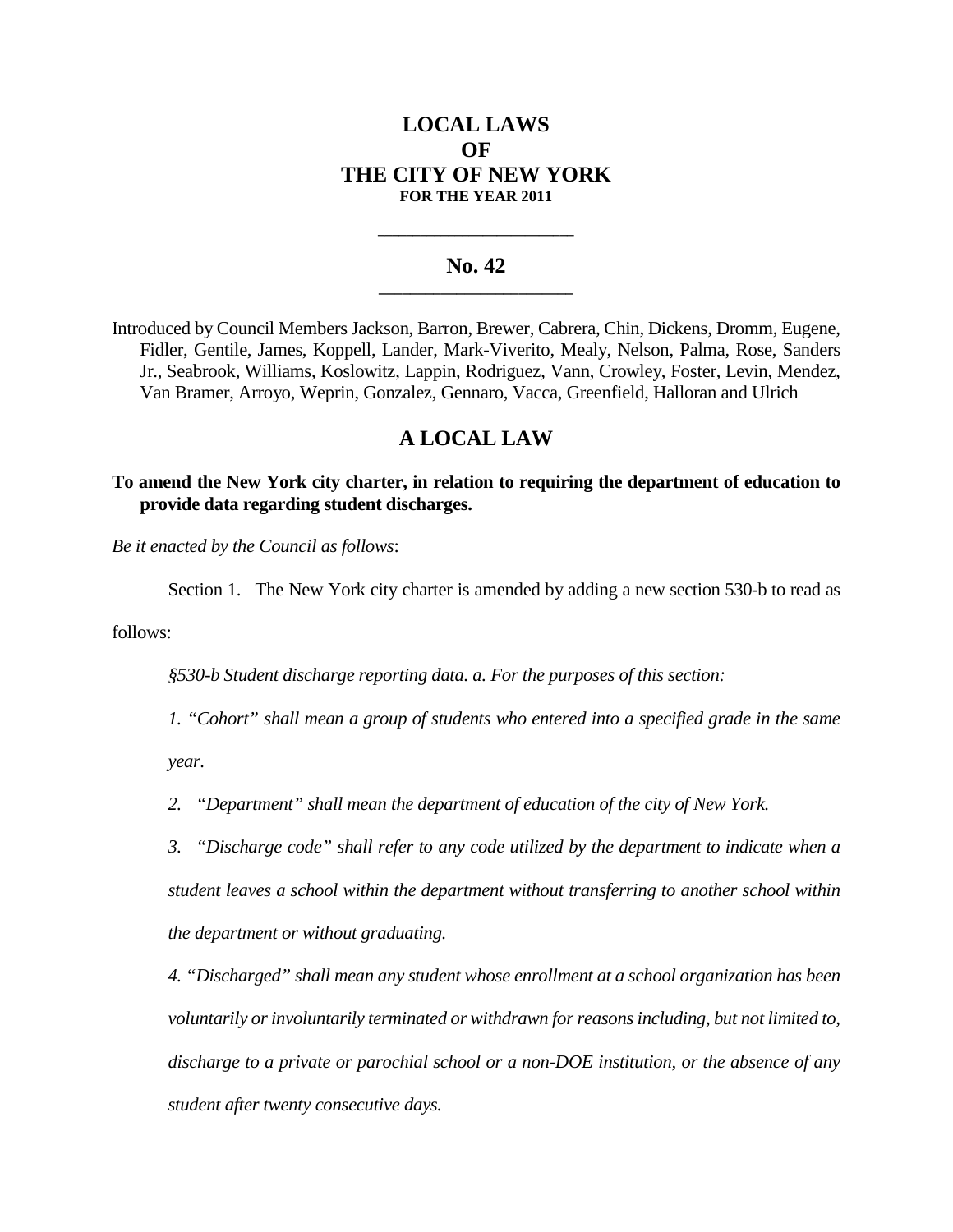*5. "Graduation" shall mean the act of meeting all requirements outlined by the state education law in order to receive a high school diploma.*

*6. "Student" shall mean any pupil under the age of 21.*

*7. "Transfer code" shall mean to any code utilized by the department to indicate when a student transfers from one school within the department to another school within the department.*

*8. "Transferred" shall mean any student who has been voluntarily or involuntarily reassigned to another school or program including, but not limited to, a part-time or full-time department GED program, or a temporary reassignment to another school program.*

*b. Not later than June 30th of the year two thousand and twelve and on an annual basis thereafter, the chancellor of the city school district of the city of New York shall submit to the council and post on the department's website, a report which identifies the number of students discharged or transferred during the previous school year from each school under the jurisdiction of such district including any and all discharge and transfer codes utilized by the district and disaggregated by cohort for grades nine through twelve and by grade for students in grade six through eight. Such report shall include, but not be limited to, the following information:*

*1. The total number of students discharged from each school in grades nine through twelve, disaggregated by cohort, age as of December 31st of the previous calendar year, race/ethnicity, gender, English language learner status and special education status.*

*2. The total number of students discharged from each school in grades six through eight, disaggregated by grade, race/ethnicity, gender, English language learner status and special education status.*

*3. The total number of students in grades nine through twelve who left their respective school, disaggregated by all discharge, transfer and graduation codes used by the department.*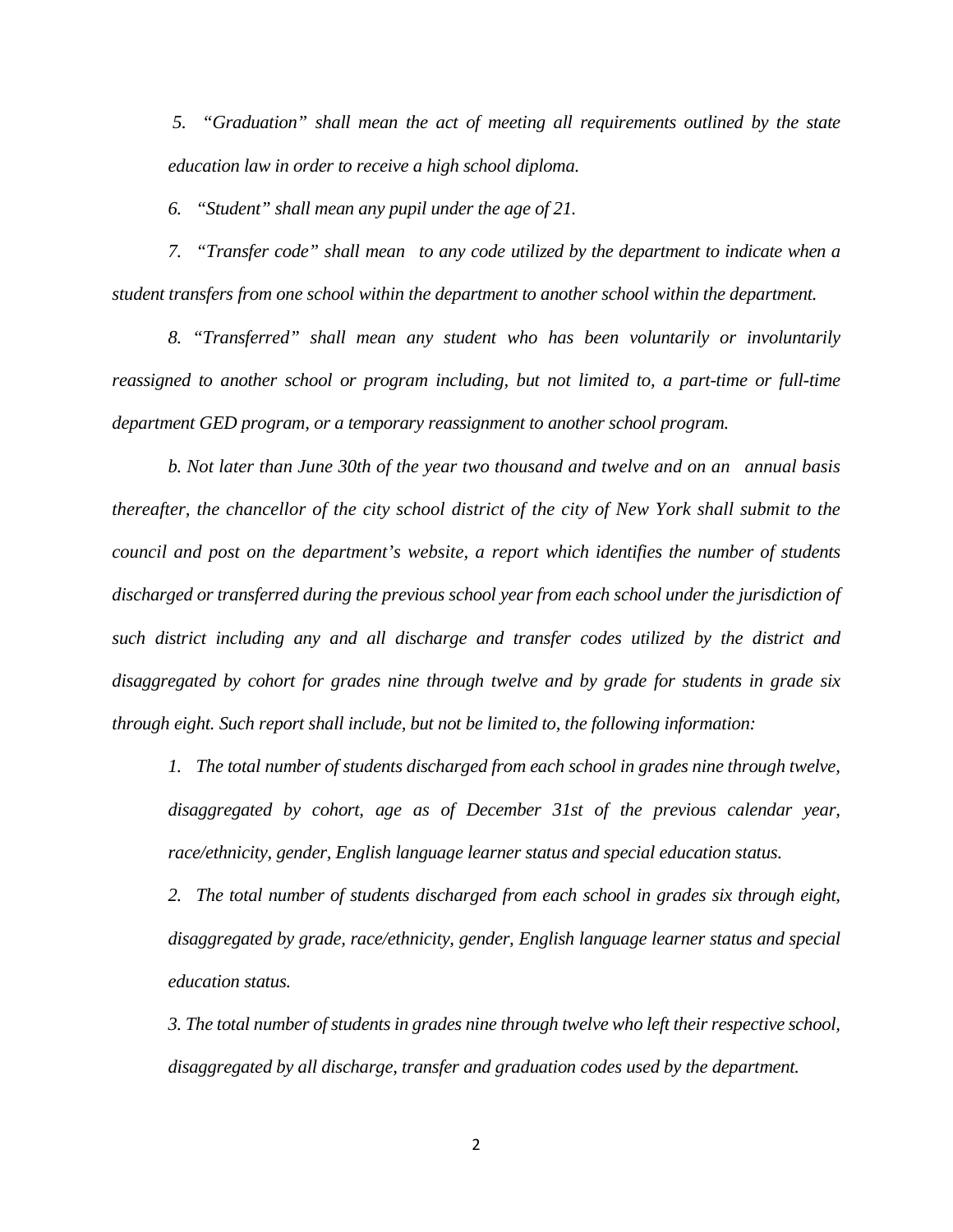*4. The total number of students in grades six through eight who left their respective school, disaggregated by all discharge, transfer and graduation codes used by the department.*

*5. The total number of students in grades nine through twelve, discharged due to reasons relating to pregnancy or parenting.*

*6. The total number of students in grades six through eight, disaggregated by grade, discharged to parochial schools or private schools.*

*7. The total number of students in grades nine through twelve, disaggregated by cohort, discharged to parochial schools or private schools.*

*8. The total number of students in grades six through eight, disaggregated by grade, enrolled in school at correctional facilities or detention programs.*

*9. The total number of students in grades nine through twelve, disaggregated by cohort, enrolled in school at correctional facilities or detention programs.*

*10. The total number of students discharged in grades six through eight, disaggregated by grade, receiving special education services.*

*11. The total number of students discharged in grades nine through twelve, disaggregated by cohort, receiving special education services.*

*12. All information required by this section shall be aggregated citywide, as well as disaggregated by borough and community school district.*

*c. No information that is otherwise required to be reported pursuant to this section shall be reported in a manner that would violate any applicable provision of federal, state or local law relating to the privacy of student information or that would interfere with law enforcement investigations or otherwise conflict with the interests of law enforcement. If a category contains between 0 and 9 students, or allows another category to be narrowed to between 0 and 9 students,*